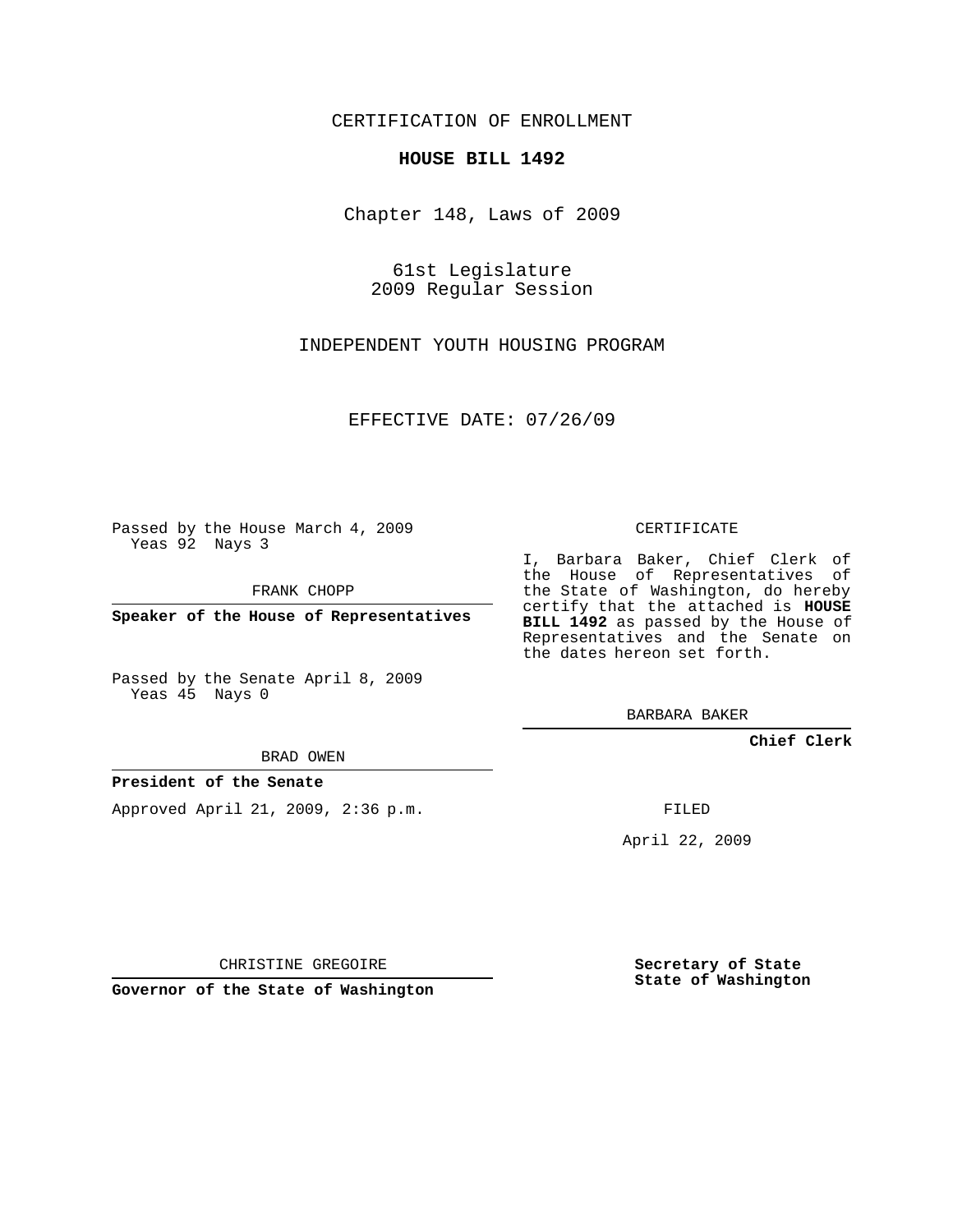## **HOUSE BILL 1492** \_\_\_\_\_\_\_\_\_\_\_\_\_\_\_\_\_\_\_\_\_\_\_\_\_\_\_\_\_\_\_\_\_\_\_\_\_\_\_\_\_\_\_\_\_

\_\_\_\_\_\_\_\_\_\_\_\_\_\_\_\_\_\_\_\_\_\_\_\_\_\_\_\_\_\_\_\_\_\_\_\_\_\_\_\_\_\_\_\_\_

Passed Legislature - 2009 Regular Session

**State of Washington 61st Legislature 2009 Regular Session**

**By** Representatives Pedersen, Pettigrew, Haler, Kagi, Walsh, Darneille, Dickerson, Nelson, Moeller, Appleton, Roberts, Ormsby, and Kenney

Read first time 01/21/09. Referred to Committee on Local Government & Housing.

 1 AN ACT Relating to the independent youth housing program; and 2 amending RCW 43.63A.305 and 43.63A.307.

3 BE IT ENACTED BY THE LEGISLATURE OF THE STATE OF WASHINGTON:

 4 **Sec. 1.** RCW 43.63A.305 and 2007 c 316 s 3 are each amended to read 5 as follows:

 (1) The independent youth housing program is created in the department to provide housing stipends to eligible youth to be used for independent housing. In developing a plan for the design, implementation, and operation of the independent youth housing program, the department shall:

11 (a) Adopt policies, requirements, and procedures necessary to 12 administer the program;

13 (b) Contract with one or more eligible organizations described 14 under RCW 43.185A.040 to provide services and conduct administrative 15 activities as described in subsection (3) of this section;

16 (c) Establish eligibility criteria for youth to participate in the 17 independent youth housing program, giving priority to youth who have 18 been dependents of the state for at least one year;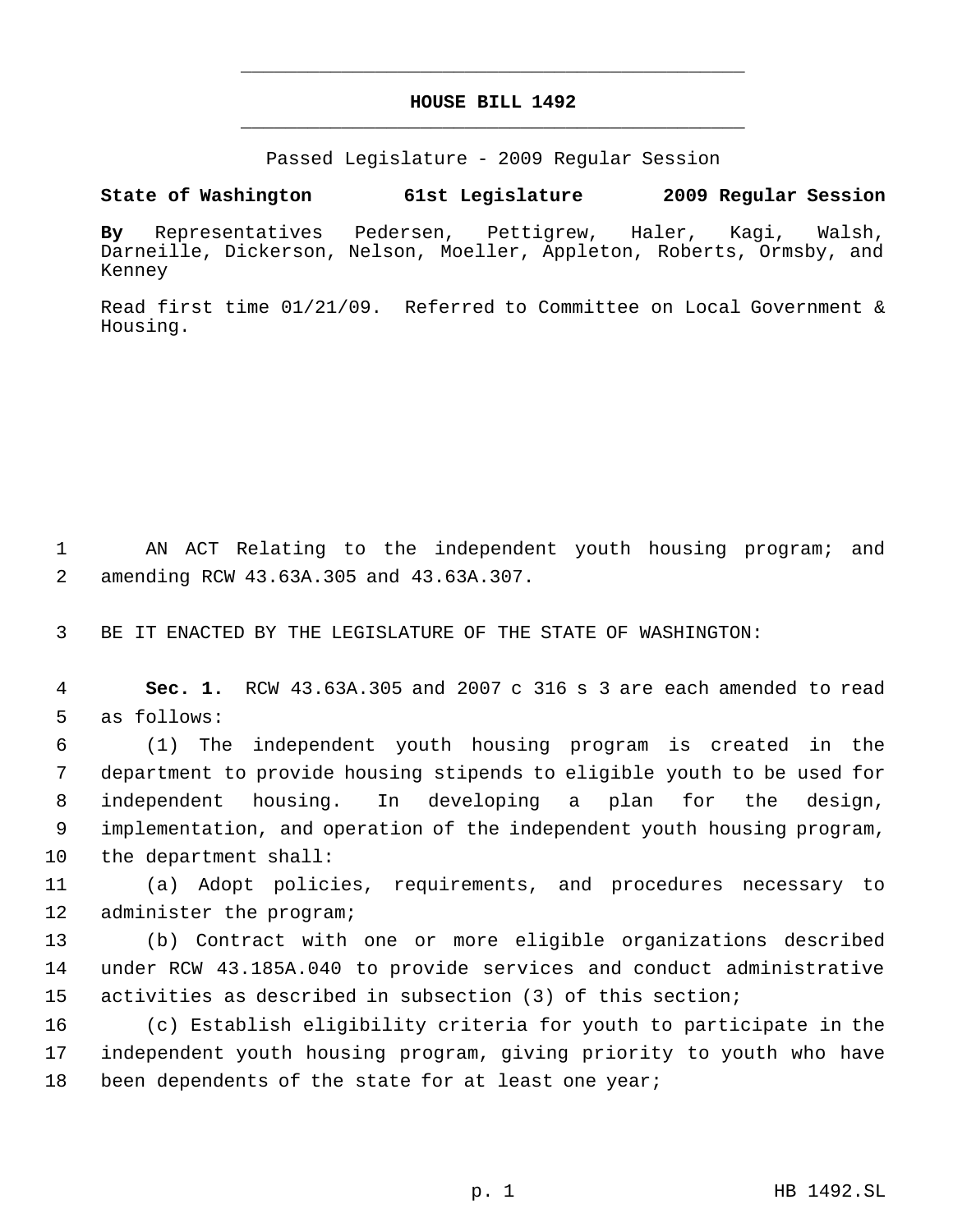(d) Refer interested youth to the designated subcontractor organization administering the program in the area in which the youth intends to reside;

 (e) Develop a method for determining the amount of the housing stipend, first and last month's rent, and security deposit, where applicable, to be dedicated to participating youth. The method for determining a housing stipend must take into account a youth's age, the youth's total income from all sources, the fair market rent for the area in which the youth lives or intends to live, and a variety of possible living situations for the youth. The amount of housing stipends must be adjusted, by a method and formula established by the department, to promote the successful transition for youth to complete 13 housing self-sufficiency over time;

 (f) Ensure that the independent youth housing program is integrated and aligned with other state rental assistance and case management programs operated by the department, as well as case management and supportive services programs, including the independent living program, the transitional living program, and other related programs offered by the department of social and health services; and

 (g) Consult with the department of social and health services and other stakeholders involved with dependent youth, homeless youth, and homeless young adults, as appropriate.

 (2) The department of social and health services shall collaborate with the department in implementing and operating the independent youth housing program including, but not limited to, the following:

 (a) Refer potential eligible youth to the department before the youth's eighteenth birthday, if feasible, to include an indication, if known, of where the youth plans to reside after aging out of foster care;

 (b) Provide information to all youth aged fifteen or older, who are dependents of the state under chapter 13.34 RCW, about the independent youth housing program, encouraging dependents nearing their eighteenth birthday to consider applying for enrollment in the program;

 (c) Encourage organizations participating in the independent living program and the transitional living program to collaborate with independent youth housing program providers whenever possible to capitalize on resources and provide the greatest amount and variety of services to eligible youth;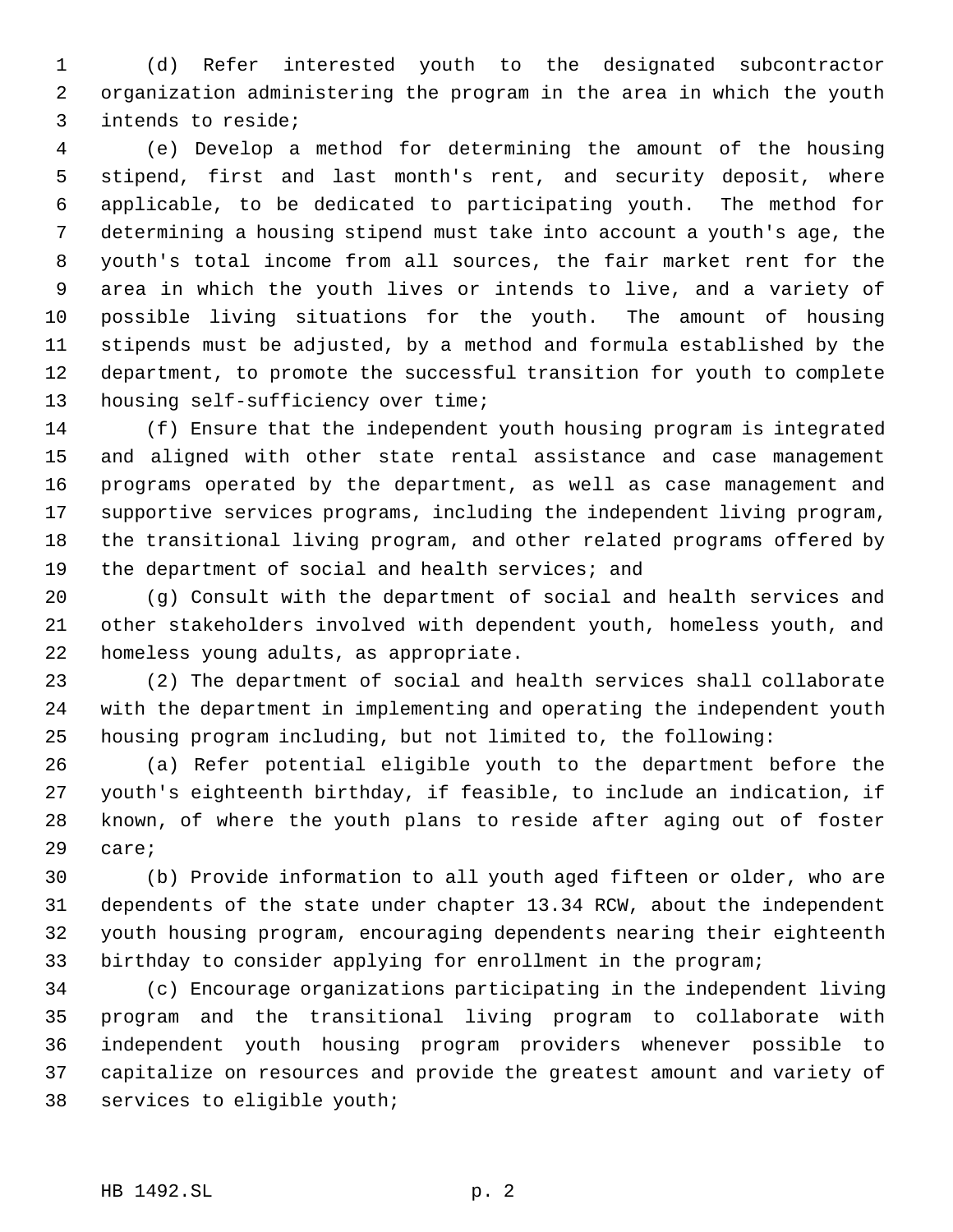(d) Annually provide to the department data reflecting changes in the percentage of youth aging out of the state dependency system each year who are eligible for state assistance, as well as any other data and performance measures that may assist the department to measure program success; and

 (e) Annually, beginning by December 31, 2007, provide to the appropriate committees of the legislature and the interagency council on homelessness as described under RCW 43.185C.170 recommendations of strategies to reach the goals described in RCW 43.63A.311(2)(g).

 (3) Under the independent youth housing program, subcontractor organizations shall:

 (a) Use moneys awarded to the organizations for housing stipends, security deposits, first and last month's rent stipends, case 14 management program costs, and administrative costs. When subcontractor 15 organizations determine that it is necessary to assist participating youth in accessing and maintaining independent housing, subcontractor 17 organizations may also use moneys awarded to pay for professional mental health services and tuition costs for court-ordered classes and programs;

 (i) Administrative costs for each subcontractor organization may not exceed twelve percent of the estimated total annual grant amount to the subcontractor organization;

23 (ii) All housing stipends, security deposits, and first and last 24 month's rent stipends must be payable only to a landlord or housing manager of any type of independent housing;

 (b) Enroll eligible youth who are referred by the department and 27 who choose to reside in their assigned service area;

 (c) Enter eligible youth program participants into the homeless client management information system as described in RCW 43.185C.180;

(d) Monitor participating youth's housing status;

 (e) Evaluate participating youth's eligibility and compliance with department policies and procedures at least twice a year;

 (f) Assist participating youth to develop or update an independent living plan focused on obtaining and retaining independent housing or collaborate with a case manager with whom the youth is already involved to ensure that the youth has an independent living plan;

 (g) Educate participating youth on tenant rights and responsibilities;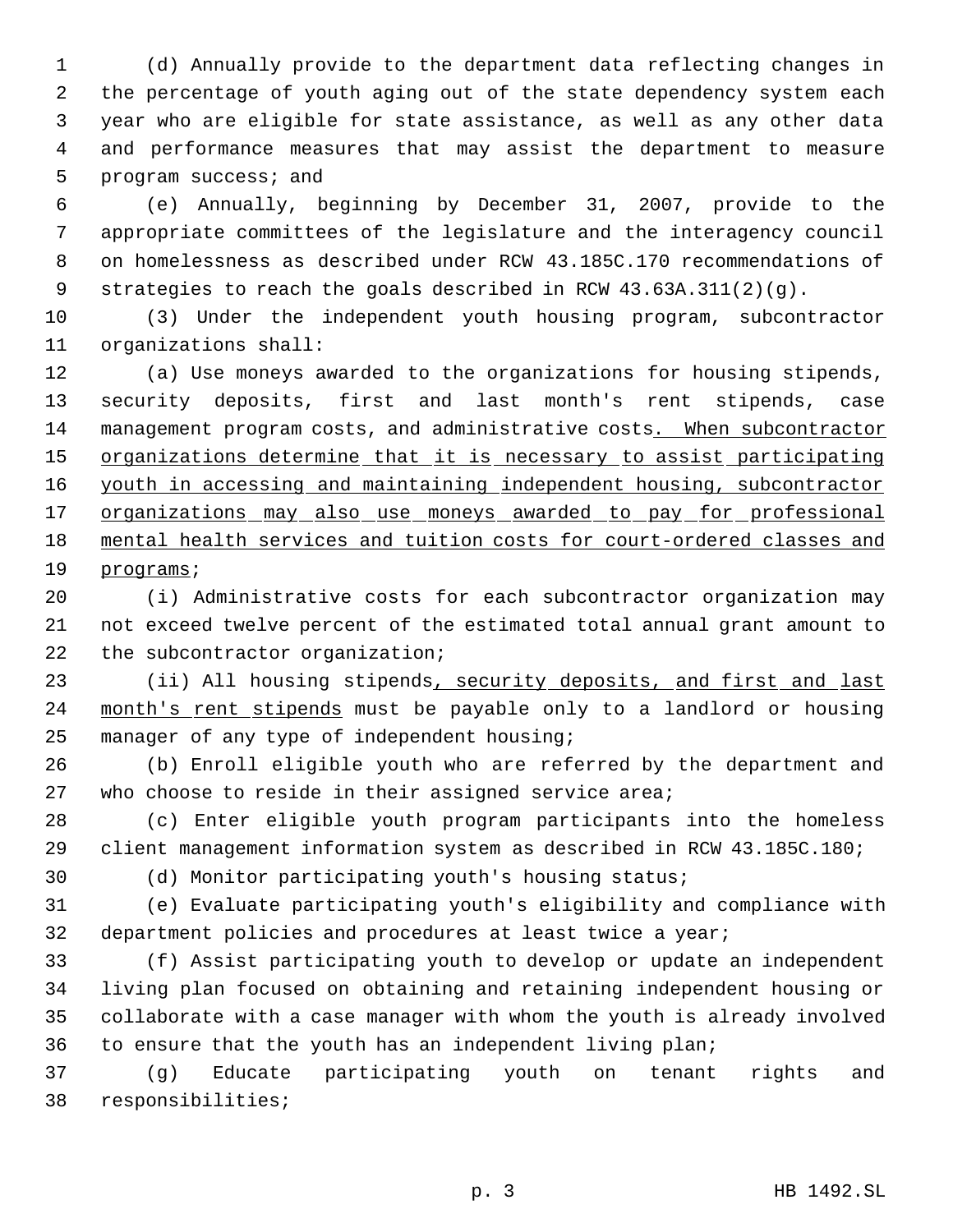(h) Provide support to participating youth in the form of general case management and information and referral services, when necessary, or collaborate with a case manager with whom the youth is already involved to ensure that the youth is receiving the case management and information and referral services needed;

 (i) Connect participating youth, when possible, with individual development account programs, other financial literacy programs, and other programs that are designed to help young people acquire economic independence and self-sufficiency, or collaborate with a case manager with whom the youth is already involved to ensure that the youth is receiving information and referrals to these programs, when appropriate;

 (j) Submit expenditure and performance reports, including information related to the performance measures in RCW 43.63A.311, to 15 the department on a time schedule determined by the department; and

 (k) Provide recommendations to the department regarding program improvements and strategies that might assist the state to reach its goals as described in RCW 43.63A.311(2)(g).

 **Sec. 2.** RCW 43.63A.307 and 2007 c 316 s 2 are each amended to read as follows:

 The definitions in this section apply throughout this chapter unless the context clearly requires otherwise.

 (1) "Department" means the department of community, trade, and economic development.

(2) "Eligible youth" means an individual who:

 (a) On or after September 1, 2006, is at least eighteen, was a 27 dependent of the state under chapter 13.34 RCW ((in the month)) at any time during the four-month period before his or her eighteenth birthday, and has not yet reached the age of twenty-three;

 (b) Except as provided in RCW 43.63A.309(2)(a), has a total income from all sources, except for temporary sources that include, but are not limited to, overtime wages, bonuses, or short-term temporary assignments, that does not exceed fifty percent of the area median income;

(c) Is not receiving services under RCW 74.13.031(10)(b);

 (d) Complies with other eligibility requirements the department may establish.